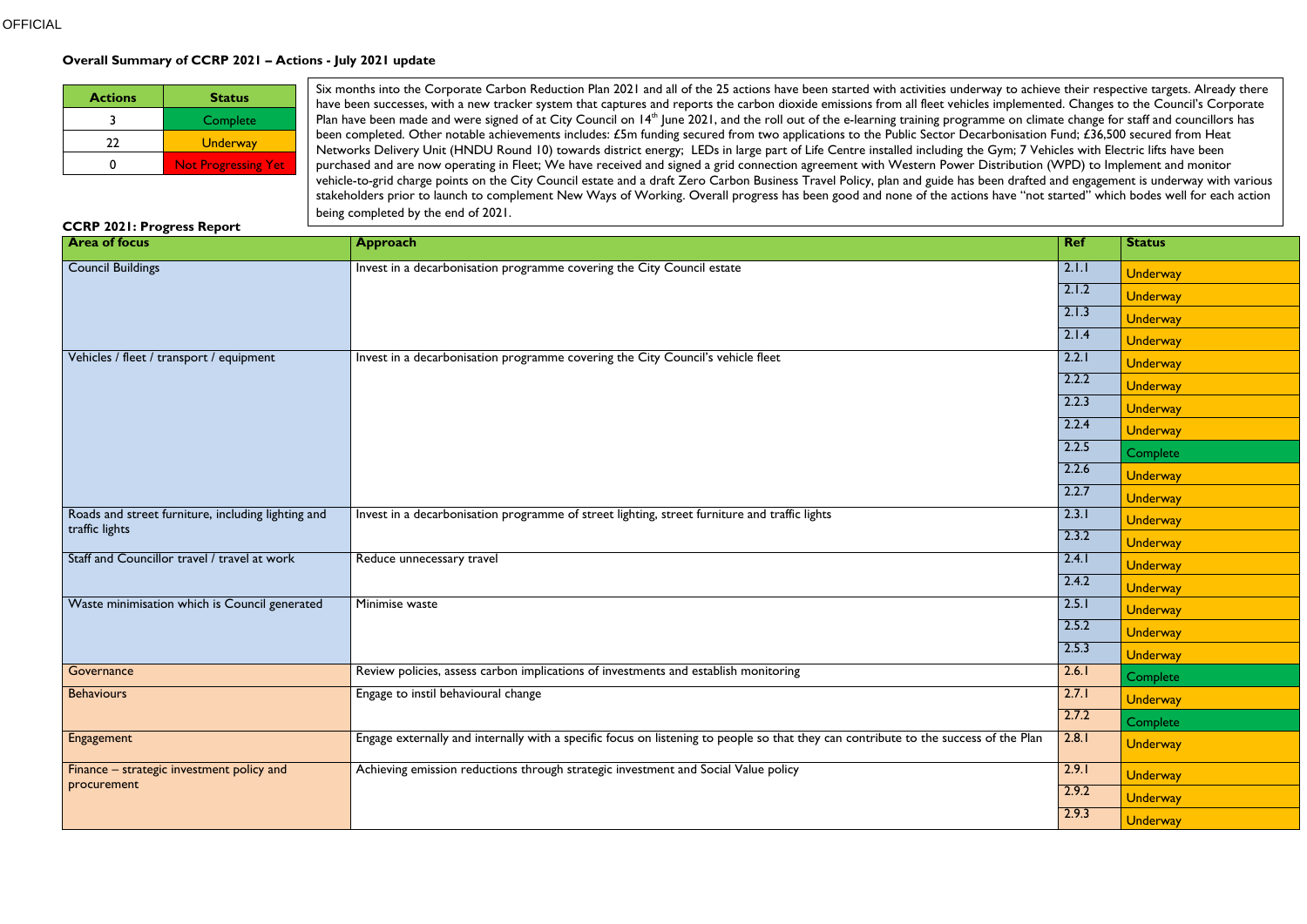# **CCRP 2021– Action Plan July 2021 Update**

| <b>Area of</b><br>focus     | <b>Approach</b>                                                                    | <b>Ref</b> | <b>Actions</b>                                                                                                                                                                                                                                                          | Lead            | Activities planned to deliver the Action this year                                                                                                                                                                                                                                                          | Describe what has been achieved so far (July 2021)                                                                                                                                                                                                                                                                                                                                                                                                                                                                                                                                                                                                                                                                                    | <b>Status of</b><br>update                                                                                             |                                                                                                                                                                                                                                                                                                                          |                                                                                                                                                                                                                                                                                                                                                                                                                                    |                                                                                                                                                                                                                                                                                                                                                                                  |          |
|-----------------------------|------------------------------------------------------------------------------------|------------|-------------------------------------------------------------------------------------------------------------------------------------------------------------------------------------------------------------------------------------------------------------------------|-----------------|-------------------------------------------------------------------------------------------------------------------------------------------------------------------------------------------------------------------------------------------------------------------------------------------------------------|---------------------------------------------------------------------------------------------------------------------------------------------------------------------------------------------------------------------------------------------------------------------------------------------------------------------------------------------------------------------------------------------------------------------------------------------------------------------------------------------------------------------------------------------------------------------------------------------------------------------------------------------------------------------------------------------------------------------------------------|------------------------------------------------------------------------------------------------------------------------|--------------------------------------------------------------------------------------------------------------------------------------------------------------------------------------------------------------------------------------------------------------------------------------------------------------------------|------------------------------------------------------------------------------------------------------------------------------------------------------------------------------------------------------------------------------------------------------------------------------------------------------------------------------------------------------------------------------------------------------------------------------------|----------------------------------------------------------------------------------------------------------------------------------------------------------------------------------------------------------------------------------------------------------------------------------------------------------------------------------------------------------------------------------|----------|
| Council<br><b>Buildings</b> | Invest in a<br>decarbonisation<br>programme covering<br>the City Council<br>estate |            |                                                                                                                                                                                                                                                                         |                 |                                                                                                                                                                                                                                                                                                             | 2.1.1                                                                                                                                                                                                                                                                                                                                                                                                                                                                                                                                                                                                                                                                                                                                 | Increase by 125% the City Council's PV<br>(solar photovoltaic) provision by<br>commissioning 720kW of new<br>capacity. | Alistair<br>Gets                                                                                                                                                                                                                                                                                                         | Negotiations to determine final solar PV size and installation<br>to be in place by summer 2021.<br>Seek further grant funding to increase the original 4 sites to 8<br>$\bullet$<br>sites (tbc).<br>Initiate a tender process for the 4 sites<br>Award the work<br>Issue contracts<br>Consider the further sites as an extension of that contract.<br>Review outcome on new capacity to see if this can be<br>increased to 800kWp | Grant funding has been approved and both tender processes<br>and structural surveys have been completed. Contracts were<br>drawn up In June 2021 for the original 4 buildings. Preliminary<br>work has started. The projected final output size on the<br>original 4 buildings is 699kWp. On any new buildings another<br>166kWp (KWP - peak power of a PV system) is projected. | Underway |
|                             |                                                                                    |            |                                                                                                                                                                                                                                                                         |                 | 2.1.2                                                                                                                                                                                                                                                                                                       | Implement an LED lighting and<br>controls replacement programme for<br>the Plymouth Life Centre, Council<br>House, Ballard House, Chelson<br>Meadow, Prince Rock and four car<br>parks (Western Approach, Mayflower<br>East, Theatre Royal and Mutley).                                                                                                                                                                                                                                                                                                                                                                                                                                                                               | Alistair<br>Gets                                                                                                       | Prepare and release tender documents.<br>Award tenders (by location)<br>• Monitor and review installation timeframe with expectations<br>they should be achieved by the end of the year.<br>Prioritise the Gym at the Plymouth Life Centre as it will be<br>first under the Plymouth Life Centre refurbishment contract. | Light-emitting diodes (LEDs) have been installed in large parts<br>of Life Centre installed including the Gym. However, further<br>work in the contract has been delayed (due to the need to<br>advance the Heat Decarbonisation project in Action 2.1.4)<br>This is a temporary delay which is unlikely to impact on<br>overall completion.                                                                                       | <b>Underway</b>                                                                                                                                                                                                                                                                                                                                                                  |          |
|                             |                                                                                    | 2.1.3      | Provide every new commercial tenant<br>with a Sustainable Occupancy Pack to<br>encourage action on carbon reduction<br>initiatives.                                                                                                                                     | Paul<br>Elliott | Provide an intern opportunity for Plymouth University<br>students to support with this for 8 weeks.<br>Analyse existing tenancy data to gain better understanding of<br>$\bullet$<br>sector breakdown etc.<br>Produce a resource for tenants to access                                                      | Following agreement with the University of Plymouth for 2<br>students to be part of this project the placements started on<br>12 April 2021 for 8 weeks and are now complete. Desktop<br>analysis and interviews with tenants were completed in June<br>2021. The recommendations report has been completed and<br>online Sustainable Occupancy Packs will be produced over the<br>next few months.                                                                                                                                                                                                                                                                                                                                   | <b>Underway</b>                                                                                                        |                                                                                                                                                                                                                                                                                                                          |                                                                                                                                                                                                                                                                                                                                                                                                                                    |                                                                                                                                                                                                                                                                                                                                                                                  |          |
|                             |                                                                                    |            | Develop a business case and multi-<br>million pound funding bid for a district<br>heating system for the Guildhall,<br><b>Council House and Midland House,</b><br>utilising low carbon heat pump<br>technology and a low carbon heat<br>pump solution at Ballard House. | Jon<br>Selman   | • Funding applications to the Public Sector Decarbonisation<br>Fund<br>• Funding application to the BEIS HNDU fund Round 10<br>• Planning applications/ listed building consent for heat pumps,<br>solar on building<br>• Develop detailed design and tender packs for procurement<br>• Delivery of schemes | £5 Million of funding has been secured from two applications<br>to the Public Sector Decarbonisation Fund for the Guildhall<br>Cluster (including Midland House, Plymouth Combined Law<br>courts, and the Council House), Ballard House, 3 Elliot<br>Terrace, I Derriford Business Park, Frederick Street, Prince<br>Rock Admin Building, Camels Head, Crownhill Court and<br>Pounds House. £36,500 has also been secured from Heat<br>Networks Delivery Unit (HNDU - Round 10) towards<br>district energy. 7 Planning applications have been determined<br>and another 5 planning applications validated. In addition, 3<br>tenders have been launched for heat pumps, and secondary<br>glazing works which are awaiting evaluation. | <b>Underway</b>                                                                                                        |                                                                                                                                                                                                                                                                                                                          |                                                                                                                                                                                                                                                                                                                                                                                                                                    |                                                                                                                                                                                                                                                                                                                                                                                  |          |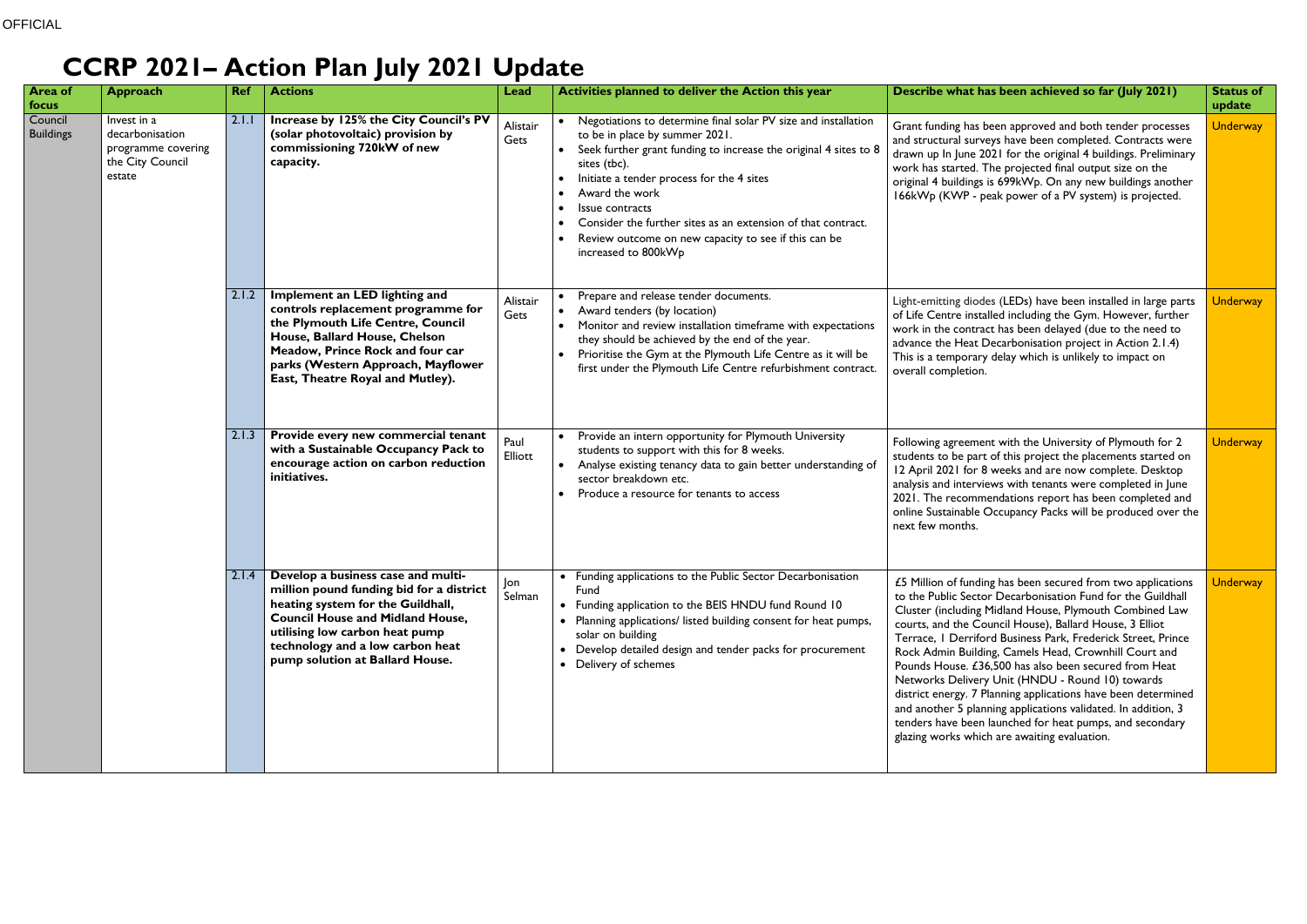### **OFFICIAL**

| <b>Area of</b><br>focus                           | <b>Approach</b>                                                                             | <b>Ref</b> | <b>Actions</b>                                                                                                                         | Lead           | Activities planned to deliver the Action this year                                                                                                                                                                                                                                                                                                                 | Describe what has been achieved so far (July 2021)                                                                                                                                                                                                                                                                                              | <b>Status of</b><br>update                                                                                                                                                                                                                               |                                                                                                                                                                                                                                                                                                                                                                                                                                                                                                                                                                                                                                                                                        |                                                                                                                                                                                                                                                                                                                                                                                                                                         |                                                                                                                                                                                    |          |  |       |
|---------------------------------------------------|---------------------------------------------------------------------------------------------|------------|----------------------------------------------------------------------------------------------------------------------------------------|----------------|--------------------------------------------------------------------------------------------------------------------------------------------------------------------------------------------------------------------------------------------------------------------------------------------------------------------------------------------------------------------|-------------------------------------------------------------------------------------------------------------------------------------------------------------------------------------------------------------------------------------------------------------------------------------------------------------------------------------------------|----------------------------------------------------------------------------------------------------------------------------------------------------------------------------------------------------------------------------------------------------------|----------------------------------------------------------------------------------------------------------------------------------------------------------------------------------------------------------------------------------------------------------------------------------------------------------------------------------------------------------------------------------------------------------------------------------------------------------------------------------------------------------------------------------------------------------------------------------------------------------------------------------------------------------------------------------------|-----------------------------------------------------------------------------------------------------------------------------------------------------------------------------------------------------------------------------------------------------------------------------------------------------------------------------------------------------------------------------------------------------------------------------------------|------------------------------------------------------------------------------------------------------------------------------------------------------------------------------------|----------|--|-------|
| Vehicles /<br>fleet /<br>transport /<br>equipment | Invest in a<br>decarbonisation<br>programme covering<br>the City Council's<br>vehicle fleet |            |                                                                                                                                        | 2.2.1          | Purchase a further 38 electric fleet<br>vehicles in 2021 as part of the plan for<br>all City Council vehicles below 3<br>tonnes to be electric by 2022.                                                                                                                                                                                                            | Martin<br>Hoar                                                                                                                                                                                                                                                                                                                                  | Take delivery of 15 phase 2 electric vehicles by September 2021<br>(Part of 38)<br>• Prepare and road test vehicles<br>Take delivery and complete replacement of 19 (part of 38) fossil<br>fuel vehicles by April 2022<br>Prepare and road test vehicles | The Phase I vehicles are now in service and road tests are<br>going well. The Phase 2 procurement tender is scheduled to<br>take place in July 2021 for delivery in September/October<br>2021. The Phase 3 Procurement tender is scheduled to take<br>place in April 2022 after a re-evaluation of service<br>requirements.                                                                                                                                                                                                                                                                                                                                                            | <b>Underway</b>                                                                                                                                                                                                                                                                                                                                                                                                                         |                                                                                                                                                                                    |          |  |       |
|                                                   |                                                                                             | 2.2.2      | Purchase and install electric bin lifts<br>for seven vehicles in the fleet.                                                            | Martin<br>Hoar | Scope and purchase appropriate electric bin lifts for specific<br>vehicles<br>Put in place a programme to replace each of the 7 vehicles with<br>$\bullet$<br>lifts.<br>• Undertake an assessment including Co2 emissions saved and any<br>other pro/cons                                                                                                          | 7 vehicles with electric lifts have been now been purchased,<br>which are now operating in the City Council's fleet. Data<br>analysis is being prepared for the reduction in fuel use<br>compared to the operation of the electric lifts.                                                                                                       | <b>Underway</b>                                                                                                                                                                                                                                          |                                                                                                                                                                                                                                                                                                                                                                                                                                                                                                                                                                                                                                                                                        |                                                                                                                                                                                                                                                                                                                                                                                                                                         |                                                                                                                                                                                    |          |  |       |
|                                                   |                                                                                             | 2.2.3      | Pilot the use of electric tools in<br>managing the City Council's green<br>estate, as a step towards removing<br>petrol powered tools. | Chris<br>Avent | Identify appropriate fossil fuel tools which can be replaced with<br>electric ones.<br>• Put in place a pilot programme to replace as many tools as needed<br>to undertake a viable assessment.<br>• Undertake an assessment including Co2 emissions saved and any<br>other pro/cons including value for money, health and safety and<br>long term sustainability. | The pilot programme is underway for electric leaf blowers,<br>hedge cutters, polesaws and chainsaws. Scoping work for the<br>assessment methodology is underway in order to conduct an<br>overall assessment of the pilot during summer 2021. Funding<br>has been secured to procure consultant support for this area<br>of work by March 2022. | <b>Underway</b>                                                                                                                                                                                                                                          |                                                                                                                                                                                                                                                                                                                                                                                                                                                                                                                                                                                                                                                                                        |                                                                                                                                                                                                                                                                                                                                                                                                                                         |                                                                                                                                                                                    |          |  |       |
|                                                   |                                                                                             |            |                                                                                                                                        |                | 2.2.4                                                                                                                                                                                                                                                                                                                                                              | Trial new approaches to managing the<br>city's green infrastructure which<br>reduce the need for machinery and<br>increase carbon capture.                                                                                                                                                                                                      | Chris<br>Avent                                                                                                                                                                                                                                           | Maintaining for nature will involve managed edges with a mown Im<br>strip<br>Signage/markers will be developed and installed during the year<br>Develop image bank for cutting regime to support published<br>information<br>Develop digital systems with mapping capability, not only for<br>operations, but with view to improved visual representations to<br>publish for the public<br>Develop consistent campaign and materials including managed<br>meadow site signage<br>Investing in equipment to increase baling of cuttings to ensure best<br>practice management<br>Investing in seed harvesting equipment to create a local seed bank<br>to be used to enhance city sites | During 2021 the City Council will be adopting a new cutting<br>regime. 60% of grassland will be maintained for people, for<br>amenity and recreation (regular close mowing). 40% of<br>grassland will be maintained for nature, in places that are of<br>more use to nature than us, like verges and steep banks as<br>well as meadows and wildflower sites (annual cut and bale, but<br>not used for animal feed) following reseeding. | <b>Underway</b>                                                                                                                                                                    |          |  |       |
|                                                   |                                                                                             |            |                                                                                                                                        |                |                                                                                                                                                                                                                                                                                                                                                                    | 2.2.5                                                                                                                                                                                                                                                                                                                                           | Install a new tracker system that<br>captures and reports the carbon<br>dioxide emissions from all fleet<br>vehicles.                                                                                                                                    | Martin<br>Hoar                                                                                                                                                                                                                                                                                                                                                                                                                                                                                                                                                                                                                                                                         | • Purchase new tracker system<br>• Plan program to install new tracker system into each vehicle<br>• Run test reporting process (QA)<br>• Start to report validated carbon dioxide emissions reports as<br>appropriate                                                                                                                                                                                                                  | Purchase of a new tracker system was completed in May<br>2021. These have now been fully installed. Carbon dioxide<br>emissions data and analysis is being now regularly reported. | Complete |  |       |
|                                                   |                                                                                             |            |                                                                                                                                        |                | 2.2.6                                                                                                                                                                                                                                                                                                                                                              | Implement and monitor vehicle-to-grid<br>charge points on the City Council<br>estate at Prince Rock Depot, Windsor<br>House and Ballard House.                                                                                                                                                                                                  | Dan<br>Turner                                                                                                                                                                                                                                            | • Western Power Distribution to confirm capacity is available for<br>connection at Ballard House (6) and Prince Rock Depot (9).<br>• Agree Final designs for the installation<br>• Start installation from April 2021.<br>Expectations of completion by early summer<br>• QA and measure the effectiveness of the V2G chargers over the<br>following months.                                                                                                                                                                                                                                                                                                                           | The Council has received and signed a grid connection<br>agreement with Western Power Distribution (WPD). A<br>suitable installation date is being considered as this work<br>needs to be synchronised with multiple other works at Ballard<br>House. It is expected that this work will be completed in the<br>early summer 2021.                                                                                                      | <b>Underway</b>                                                                                                                                                                    |          |  |       |
|                                                   |                                                                                             |            |                                                                                                                                        |                |                                                                                                                                                                                                                                                                                                                                                                    |                                                                                                                                                                                                                                                                                                                                                 |                                                                                                                                                                                                                                                          |                                                                                                                                                                                                                                                                                                                                                                                                                                                                                                                                                                                                                                                                                        |                                                                                                                                                                                                                                                                                                                                                                                                                                         |                                                                                                                                                                                    |          |  | 2.2.7 |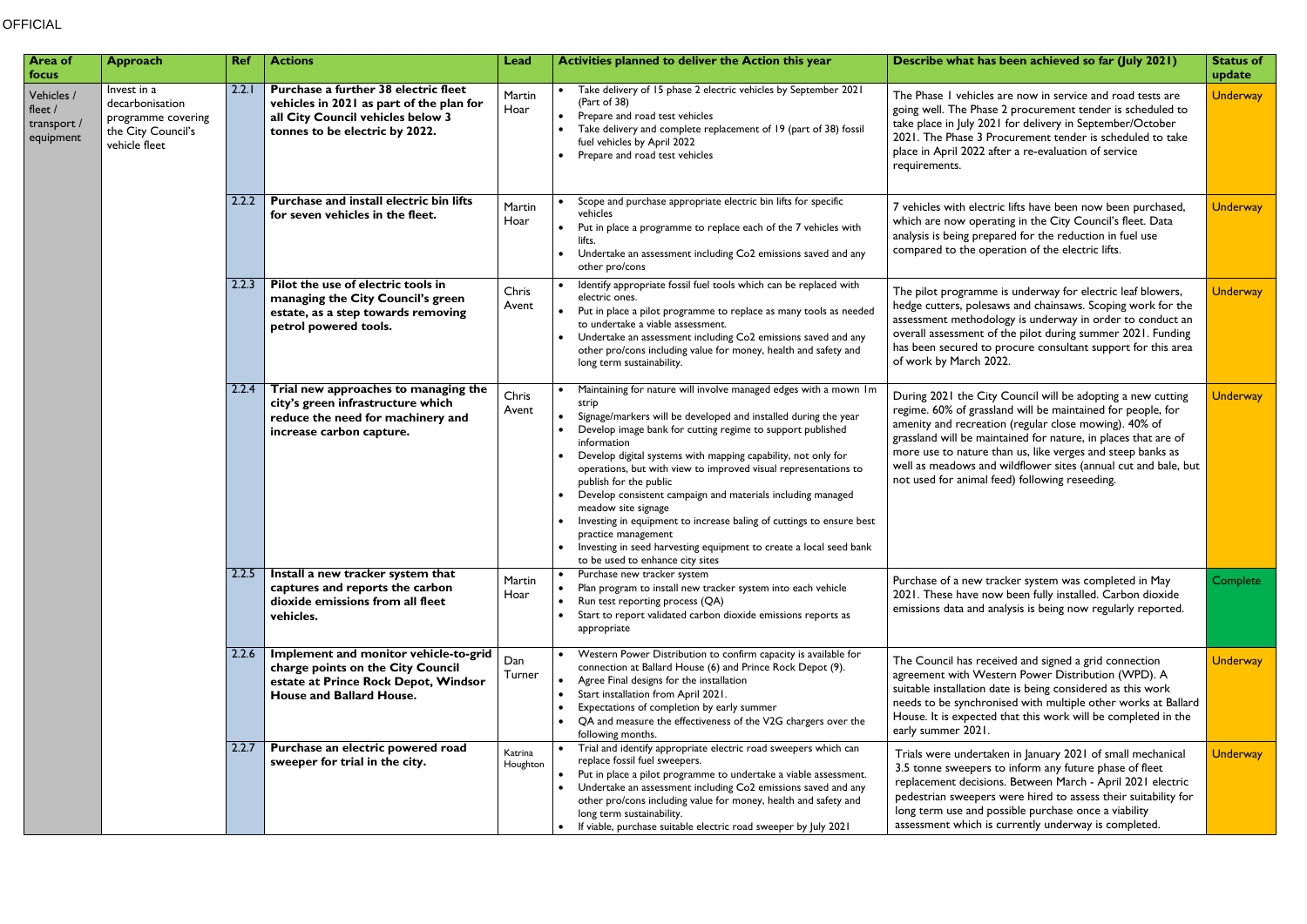## **OFFICIAL**

| <b>Area of</b><br>focus                                                          | <b>Approach</b>                                                                                              | <b>Ref</b> | <b>Actions</b>                                                                                                                                                                                                                 | Lead                              | Activities planned to deliver the Action this year                                                                                                                                                                                                                                                                                                                                                                                                          | Describe what has been achieved so far (July 2021)                                                                                                                                                                                                                                                                                                                                                                                                                                                                                                                                                                                                                                                           | <b>Status of</b><br>update |
|----------------------------------------------------------------------------------|--------------------------------------------------------------------------------------------------------------|------------|--------------------------------------------------------------------------------------------------------------------------------------------------------------------------------------------------------------------------------|-----------------------------------|-------------------------------------------------------------------------------------------------------------------------------------------------------------------------------------------------------------------------------------------------------------------------------------------------------------------------------------------------------------------------------------------------------------------------------------------------------------|--------------------------------------------------------------------------------------------------------------------------------------------------------------------------------------------------------------------------------------------------------------------------------------------------------------------------------------------------------------------------------------------------------------------------------------------------------------------------------------------------------------------------------------------------------------------------------------------------------------------------------------------------------------------------------------------------------------|----------------------------|
| Roads and<br>street<br>furniture,<br>including<br>lighting and<br>traffic lights | Invest in a<br>decarbonisation<br>programme of street<br>lighting, street<br>furniture and traffic<br>lights | 2.3.1      | Reduce emissions from 50 road islands,<br>by changing illuminated bollards and<br>sign lights to LED.                                                                                                                          | Phil<br>Bellamy                   | • Identify and survey suitable sites<br>Procure appropriate bollards and lighting<br>$\bullet$<br>Schedule replacement programme - 5 per months (All complete by<br>Dec 2021)                                                                                                                                                                                                                                                                               | Sites have been identified and lighting units have been<br>procured. 25 units are now complete. An additional 100 LED<br>lighting units have been replaced with associated signage.<br>Lighting units for main road signs are on order with delivery<br>expected in September 2021. Delivery is ongoing through the<br>Term Maintenance Contract (TMC).                                                                                                                                                                                                                                                                                                                                                      | <b>Underway</b>            |
|                                                                                  |                                                                                                              | 2.3.2      | Increase to over 50% the number of<br>road junctions with LED traffic light<br>units.                                                                                                                                          | Phil<br>Bellamy                   | Identify and survey suitable sites<br>Procure appropriate lighting and material<br>$\bullet$<br>Schedule replacement programme - 8 per month<br>$\bullet$                                                                                                                                                                                                                                                                                                   | The overall delivery programme is on target. Installations are<br>proceeding and it is anticipated that the target of 50% will be<br>exceeded. In addition, Transforming Cities Fund 2 (TCF2)<br>funding is being targeted for the Microprocessor Optimised<br>Vehicle Actuation (MOVA) enablement to reduce congestion<br>and convert an additional 20% of highway assets. Further TCF<br>funding has been approved for supporting signal upgrade<br>works / MOVA installations.                                                                                                                                                                                                                            | <b>Underway</b>            |
| Staff and<br>Councillor<br>travel /<br>travel at<br>work                         | Reduce unnecessary<br>travel                                                                                 | 2.4.1      | <b>Implement a Sustainable Travel Policy</b><br>for Plymouth City Council staff and<br>councillors to instil behavioural change<br>relating to business travel, commuting,<br>parking and more sustainable modes of<br>travel. | Alison<br>Mills<br>Dan<br>Forster | Draft a Sustainable Workforce Travel Policy<br>Draft an Employee Travel Plan<br>$\bullet$<br>Draft an Employee Travel Guide<br>$\bullet$                                                                                                                                                                                                                                                                                                                    | A Zero Carbon Business Travel Policy has been prepared, and<br>engagement is underway with various stakeholders, prior to<br>its launch to complement New Ways of Working later in<br>2021. A 3-year Employee Travel Plan has been drafted, with<br>some activities in the plan already underway. A supporting<br>guide for staff has been drafted to support the implementation<br>of the policy.                                                                                                                                                                                                                                                                                                           | <b>Underway</b>            |
|                                                                                  |                                                                                                              | 2.4.2      | Provide electric pool bicycles and<br>training for use by staff and councillors<br>to help reduce car travel.                                                                                                                  | Alison<br>Mills<br>Dan<br>Forster | Scope requirements for re/introduction of electric pool bikes at<br>selected premises (secure storage, induction arrangements, number<br>of bikes, safety equipment, etc.) by working with relevant service<br>owners.<br>Include necessary actions / investments for service owners to<br>$\bullet$<br>deliver electric pool bikes in new corporate travel plan<br>• Consider submitting bid to Workplace Travel Grant to part fund<br>electric pool bikes | Actions and investments in relation to e-pool bikes and<br>training have been included in the provisional draft of the<br>Corporate Travel Plan (CTP). This plan supports both the<br>Zero Carbon Business Travel Policy and the Employee Travel<br>Plan and will be developed in tandem with these initiatives.                                                                                                                                                                                                                                                                                                                                                                                             | <b>Underway</b>            |
| Waste<br>minimisation<br>which is<br>Council<br>generated                        | Minimise waste                                                                                               | 2.5.1      | Install standardised and improved<br>recycling facilities in all City Council<br>corporate buildings                                                                                                                           | Ann<br>Thorp                      | Identify and evaluate current waste production<br>Scope and purchase the appropriate standardised and improved<br>recycling products<br>Install the appropriate standardised and improved recycling<br>products into each building<br>• Undertake an assessment including Co2 emissions saved and any<br>other pro/cons including value for money, health and safety and<br>long term sustainability.                                                       | Analysis of waste production is in progress with comparison<br>over the last two years. Waste contracts have been reviewed<br>to streamline contracts and reduce carbon footprint. Work is<br>in progress with Green Champions to consider best standards<br>and enhance recycling across the corporate estate                                                                                                                                                                                                                                                                                                                                                                                               | Underway                   |
|                                                                                  |                                                                                                              | 2.5.2      | Create an internal online system to<br>inform staff about spare equipment<br>that is available for them to re-use.                                                                                                             | Ann<br>Thorp                      | • Draft an online system<br>Evaluate the online system with a test scheme<br>$\bullet$<br>Populate online system with current known equipment<br>$\bullet$<br>• Work with Communications team to publicise<br>• Go live - before Dec 2021                                                                                                                                                                                                                   | The location of store areas is being explored. A flow chart of<br>the process has been agreed and will be used to support the<br>digital offering.                                                                                                                                                                                                                                                                                                                                                                                                                                                                                                                                                           | <b>Underway</b>            |
|                                                                                  |                                                                                                              | 2.5.3      | Reduce waste production to a<br>minimum within grounds maintenance<br>and ensure products from land<br>management activities (such as<br>timber) are repurposed for positive<br>reuse.                                         | Katrina<br>Houghton               | • Identify and evaluate current waste production<br>Identify activities where waste production can be reduced<br>• Identify activities where waste production can be eliminated<br>completely<br>Start to implement activities where waste production can be<br>repurposed or reused.<br>• Undertake an assessment including Co2 emissions saved and any<br>other pro/cons including value for money, health and safety and<br>long term sustainability.    | A new contractor has been engaged for bailing and disposal of<br>bales from vegetation cut from meadow sites across the city<br>into a local organic composting scheme. The 2021 cutting<br>regime to enhance biodiversity will cut and bale increased<br>volumes of cut vegetation, but these will not be used for<br>animal feed. A feasibility study into the commercialisation<br>opportunities for woodchip has been completed. Green waste<br>producing activities have been identified e.g. winter cutbacks,<br>tree maintenance. Investment needs have been identified and<br>options are being pursued to achieve this. Work is underway<br>on a methodology for measuring the impact of this work. | Underway                   |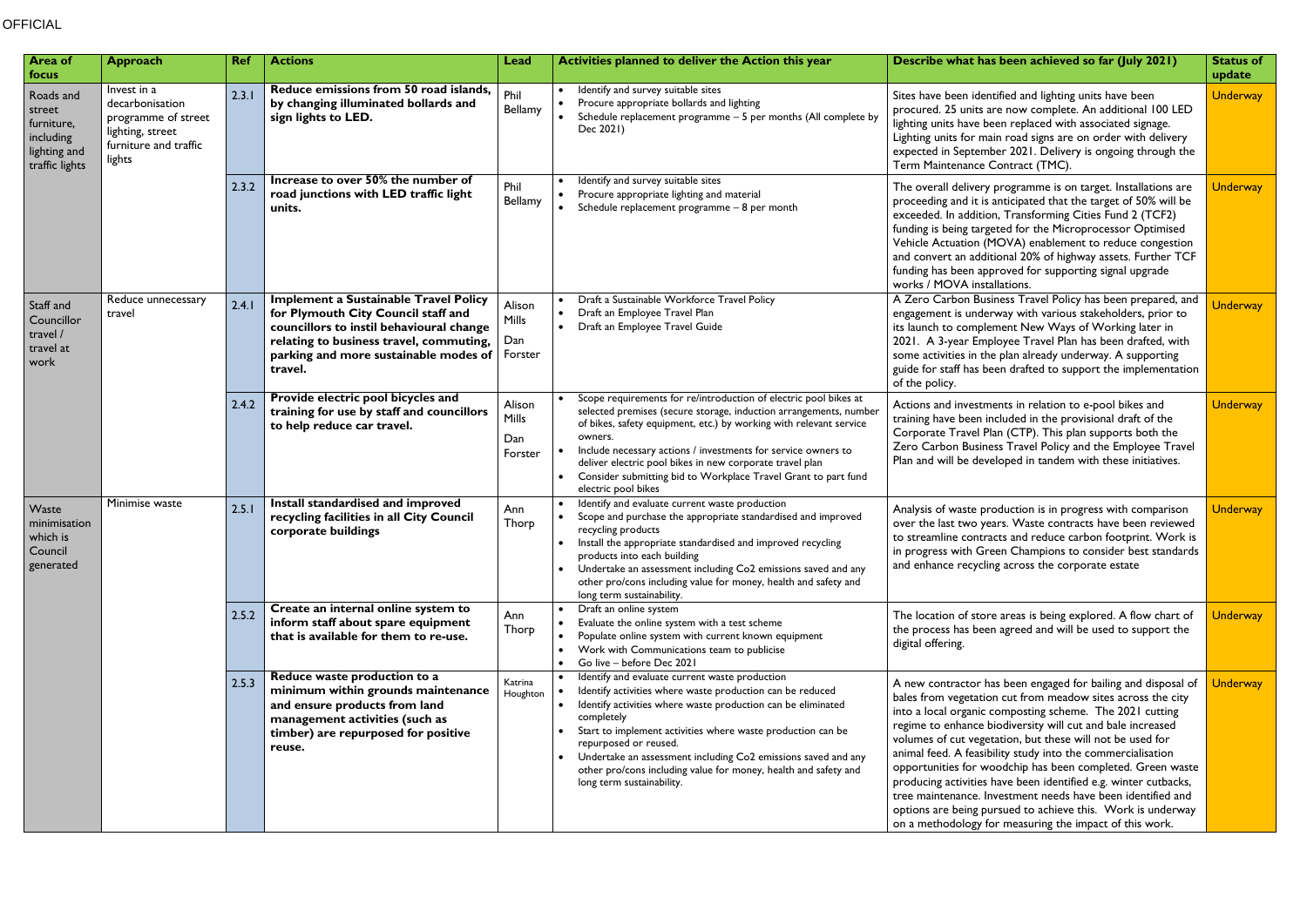| <b>Area of</b><br>focus | <b>Approach</b>                                                                                                                                        | Ref   | <b>Actions</b>                                                                                                                                                  | Lead                                                                                                                   | Activities planned to deliver the Action this year                                                                                                                                       | Describe what has been achieved so far (July 2021)                                                                                                                                                                                                                                                                                                                                                                                                                                                                                                                                                                                                                                                                                                                                                                                                                                                                                                                                                                                                      | <b>Status of</b><br>update                                                                                                                                                                                                                                                                                                                    |                 |
|-------------------------|--------------------------------------------------------------------------------------------------------------------------------------------------------|-------|-----------------------------------------------------------------------------------------------------------------------------------------------------------------|------------------------------------------------------------------------------------------------------------------------|------------------------------------------------------------------------------------------------------------------------------------------------------------------------------------------|---------------------------------------------------------------------------------------------------------------------------------------------------------------------------------------------------------------------------------------------------------------------------------------------------------------------------------------------------------------------------------------------------------------------------------------------------------------------------------------------------------------------------------------------------------------------------------------------------------------------------------------------------------------------------------------------------------------------------------------------------------------------------------------------------------------------------------------------------------------------------------------------------------------------------------------------------------------------------------------------------------------------------------------------------------|-----------------------------------------------------------------------------------------------------------------------------------------------------------------------------------------------------------------------------------------------------------------------------------------------------------------------------------------------|-----------------|
| Governance              | Review policies, assess<br>carbon implications of<br>investments and<br>establish monitoring                                                           | 2.6.1 | Ensure that any changes to the<br><b>Council's Corporate Plan and</b><br>associated policies take account of the<br>climate change ambitions of the<br>Council. | Caroline<br>Marr                                                                                                       | Policy team to recommend review of Corporate Plan post<br>local election May 2021<br>• Ensure that Climate Emergency outcomes are represented in<br>any new plan                         | The revised Corporate Plan 2021-2025 was agreed at the<br>meeting of the City Council on the 14 June 2021. A review<br>was undertaken and minor changes were made, including<br>prioritising the Climate Emergency and making it more<br>prominent in the new plan. Under the heading "Unlocking the<br>Cities potential" the priority of "A green, sustainable city that<br>cares about the environment" is now second in the list,<br>fulfilling the Climate Emergency priority objective. Guidance<br>on producing departmental business plans has been sent to all<br>Service Directors and incorporates specific priorities in<br>relation to climate change, requiring all departments to<br>identify their service-specific responses to the Climate<br>Emergency. Governance processes (from CCRP 2020) have<br>already been introduced into City Council decision making<br>(e.g. Cabinet Reports, Executive Decisions and capital business<br>cases) to ensure Climate Emergency ambitions are considered<br>in any new policies or projects. | Complete                                                                                                                                                                                                                                                                                                                                      |                 |
| <b>Behaviours</b>       | Engage to instil<br>behavioural change                                                                                                                 | 2.7.1 |                                                                                                                                                                 | Deliver an extensive programme of<br>awareness raising and behaviour<br>change to all employees and building<br>users. | Simon<br>Elvin                                                                                                                                                                           | Develop a business case, and get 'sign off' for a Carbon<br>Impact Assessment tool<br>• Run a campaign to educate, but also to create an identity<br>among colleagues as leaders in carbon responsibility.<br>• Launch a campaign to establish a 'carbon champion' to<br>identity people who spearhead and target behaviours so<br>carbon neutral behaviours become embedded.<br>Deliver a 'members' specific training session, with a focus on<br>those in Cabinet and other decision making positions.<br>(Planning, Licencing)                                                                                                                                                                                                                                                                                                                                                                                                                                                                                                                       | A draft Carbon Impact Assessment tool has been created and<br>is currently under consideration. A City Council Behaviour<br>Change Campaign is in the process of being finalised. There<br>is an ongoing dialogue with the Green Champions to ensure<br>their ideas for carbon initiatives are incorporated in future<br>CCRP and CEAP plans. | <b>Underway</b> |
|                         |                                                                                                                                                        | 2.7.2 | Roll out an e-learning training<br>programme on climate change and the<br>importance of reducing carbon<br>emissions for all staff and councillors.             | Laura<br>Schamotta                                                                                                     | Develop and consult key learning outcomes<br>• Ensure that new Climate Change eLearning will be available<br>to the whole organisation.<br>• Put forward proposals for official sign off | An E Learning Programme was agreed in January 2021.<br>Climate Change eLearning went live on the Learning Zone on<br>05 February 2021. This was communicated to staff a via Staff<br>News email. Democratic support will be implementing<br>Member training.                                                                                                                                                                                                                                                                                                                                                                                                                                                                                                                                                                                                                                                                                                                                                                                            | Complete                                                                                                                                                                                                                                                                                                                                      |                 |
| Engagement              | Engage externally and<br>internally with a<br>specific focus on<br>listening to people so<br>that they can<br>contribute to the<br>success of the Plan | 2.8.1 | <b>Deliver a joint City Council/CATERed</b><br>single use plastic communications<br>campaign.                                                                   | Chris<br>Parsons                                                                                                       | • Campaign planned for September<br>Being developed with Plastics Team<br>• Consulting with CATERed to determine campaign details                                                        | Following initial discussions with CaterED it has been agreed<br>to target a campaign for September 2021. Options to<br>investigate how schools could be encouraged to put forward<br>ideas of how single use plastics can be reduced are being<br>investigated.                                                                                                                                                                                                                                                                                                                                                                                                                                                                                                                                                                                                                                                                                                                                                                                        | <b>Underway</b>                                                                                                                                                                                                                                                                                                                               |                 |